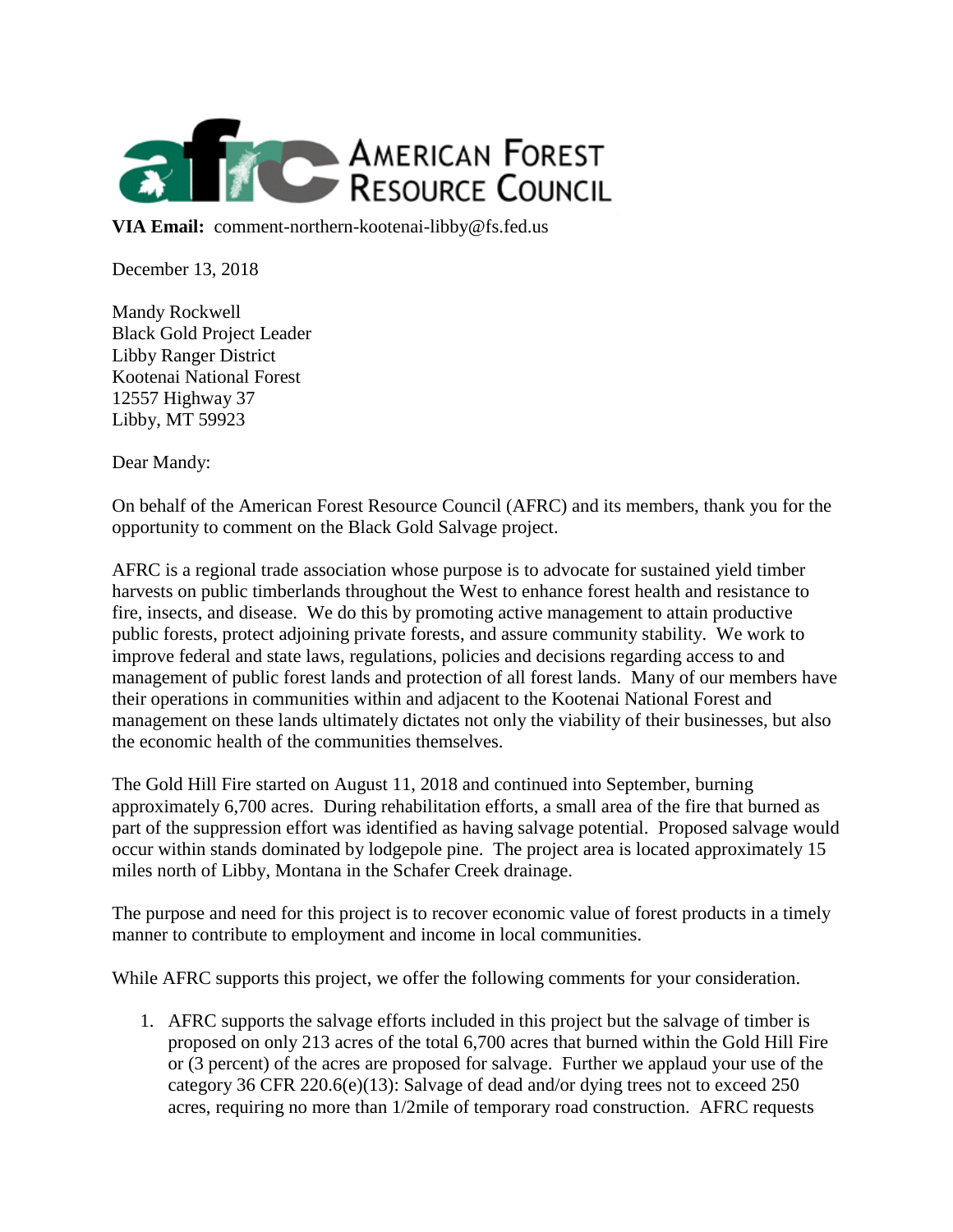the Forest take a second look at the burned area to see if more acres could be salvaged (up to the 250 acre limit) to make the project more economical and contribute to jobs and communities. These acres may come in the form of roadside salvage or additional heavily burned areas. While this project calls for the harvest of 1.7 mmbf, AFRC believes there may be more opportunity for harvest.

Currently, Montana's forest products industry is one of the largest components of manufacturing in the state and employs roughly 7,700 workers earning about \$335 million in compensation annually. The majority of the industry is centered in western Montana where the West Surprise project is located. Additionally, AFRC members are struggling to find needed raw materials to run their operations and keep employment levels at their current rate. With these factors in mind we encourage the Forest to look at doing a larger project footprint to generate more volume for the logging and sawmilling infrastructure, and to provide more funds to do the needed restoration work such as replanting.

- 2. The focus of the project is to salvage within stands dominated by lodgepole pine which were killed by fire, primarily contributing to a supply of post and pole materials for a local market. Some lodgepole products other than post and pole materials would also be removed. AFRC asks the Forest to consider more stands that might yield sawlog sized material for the as well. Sawlogs usually generate more revenue thus providing more funds for restoration.
- 3. While the project focuses on dead and dying lodgepole, AFRC asks the Forest to look closely at stands that have been burned, but trees appear to still be alive. What we have learned from the fires of 2017 that many of the areas were burned at the ground level with an intensity high enough to kill the roots of the trees even though the crowns were not burned. While the Forest is trying to leave these green trees for lynx habitat, they won't be effective if they eventually die. In your plan you state that *"the Forest has made assessments of lodgepole pine mortality in the field using guidelines that determine mortality by the amount of scorch and fire severity surrounding the roots and lower trunk."* Again, AFRC recommends the Forest take a second look as time progresses to see if more mortality occurs.
- 4. AFRC supports the Forest's plan to create openings larger than 40 acres with some units as large as 65 acres. To successfully remove the dead lodgepole and establish a new green healthy forest, areas larger than 40 acres must be treated.
- 5. AFRC believes the Forest has taken appropriate actions to not impact lynx or bull trout habitat. Proposed salvage would require temporary use of approximately 0.5 mile of stored National Forest System Road 4732. Approximately 0.1 mile may be reconstructed to facilitate a landing off the main road. The template for the remaining 0.4 mile would be used by machinery to access the units and skid logs to the landing.